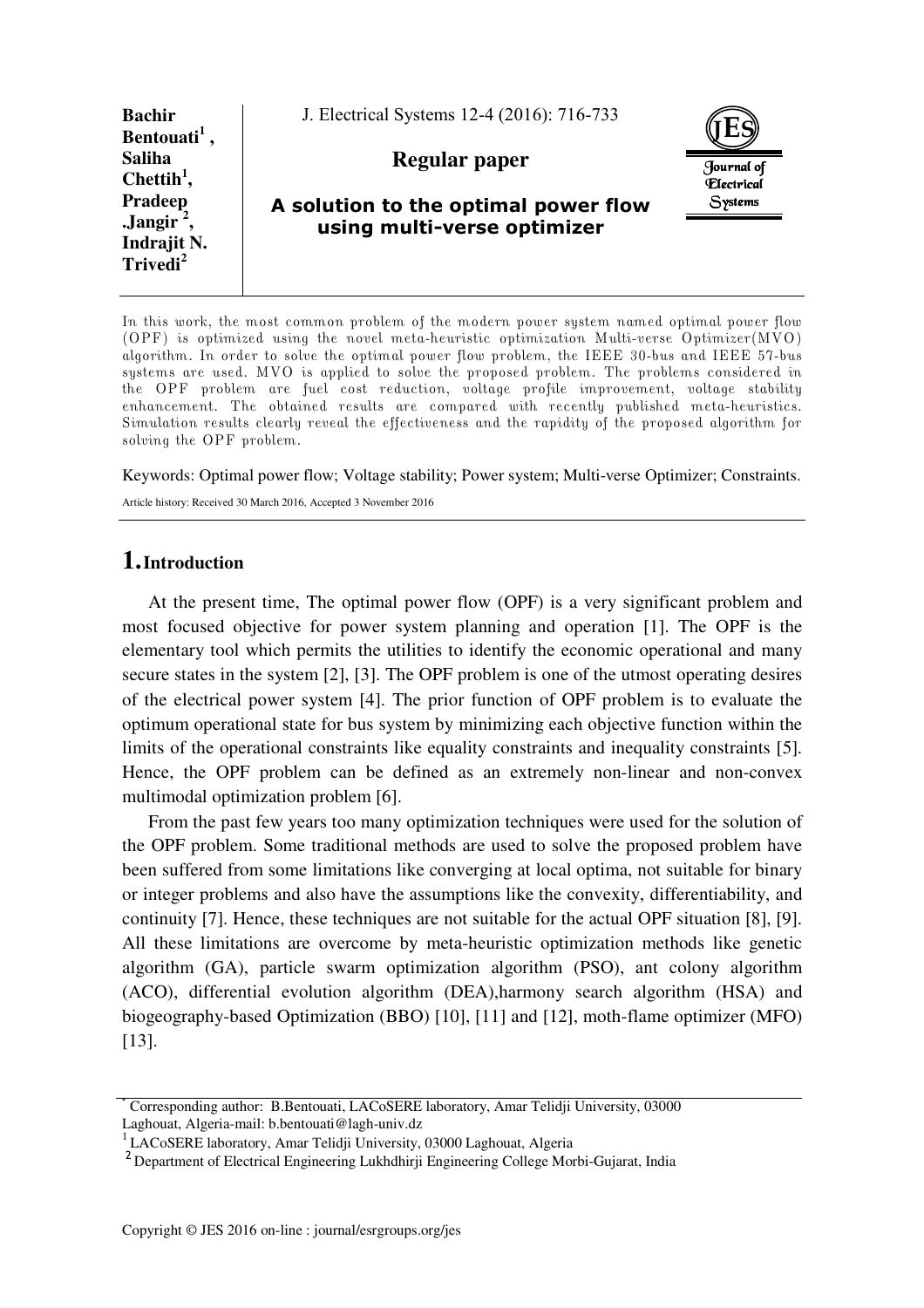In this paper, a newly introduced meta-heuristic optimization technique named Multiverse Optimizer (MVO) is applied to solve the OPF problem. The MVO technique is a biological and sociological inspired algorithm. This technique is based on three concepts in cosmology: white hole, black hole, and wormhole. The capabilities of MVO are finding the fast convergence rate due to the use of roulette wheel selection, can handle continuous and discrete optimization problems.

In this work, the MVO is applied on IEEE 30-bus and IEEE 57-bus systems [15] to solve the OPF [16-20] problem. There are different objective cases considered in this paper that have to be optimize using Multi-verse Optimizer (MVO) technique are fuel cost reduction, voltage stability improvement, and voltage deviation minimization and others. The result shows the optimal adjustments of control variables in accordance with their limits. The results obtained using MVO technique has been compared with Particle Swarm Optimization (PSO) and Firefly Algorithm (FA) techniques. The results show that MVO gives better optimization values as compared to other methods which prove the effectiveness of the proposed algorithm.

## **2.Optimal Power Flow Problem Formulation**

As specified before, OPF is Optimized power flow problem which provides the optimal values of control (independent) variables by minimizing a predefined objective function with respect to the operating bounds of the system [1]. The OPF problem can be mathematically expressed as a non-linear constrained optimization problem as follows [1]: Minimize  $f(a, b)$  **(1)** (1)

$$
\begin{array}{ll}\n\text{Subject to } s(a,b)=0 \\
\text{subject to } s(a,b)=0\n\end{array} (2)
$$

And *h(a,b)≤0* (3)

Where, *a* is vector of state variables, *b* is vector of control variables, *f(a,b)* is objective function, *s(a,b)* is different equality constraints set, *h(a,b)* different inequality constraints set.

## **2.1 Variables**

## **2.1.1 Control variables**

The control variables should be adjusted to satisfy the power flow equations. For the OPF problem, the set of control variables can be formulated as [1], [5]:

$$
b^{T} = [P_{G_2} \dots P_{G_{NLB}}, V_{G_1} \dots V_{G_{NLB}}, Q_{C_1} \dots Q_{C_{NCom}}, T_1 \dots T_{NT} ]
$$
\n(4)

Where,  $P_G$  and  $V_G$  are the real power output at the *PV (Generator)* buses excluding at the slack and (Reference) bus and magnitude of Voltage at *PV* (*Generator*) buses, respectively.*Q<sup>C</sup>* and *T* are the shunt *VAR* compensation and tap settings of the transformer.

*NLB, NTr, NCom* No. of generator units, No. of tap changing transformers and No. of shunt *VAR* compensation devices, respectively.

## **2.1.2 State variables**

There is a need for variables for all OPF formulations for the characterization of the Electrical Power Engineering state of the system. So, the state variables can be formulated as [1], [5]:

$$
a^{T} = [P_{G_1}, V_{L_1} \dots V_{L_{NLB}}, Q_{G_1} \dots Q_{G_{NLB}}, S_{l_1} \dots S_{l_{Nline}}]
$$
\n(5)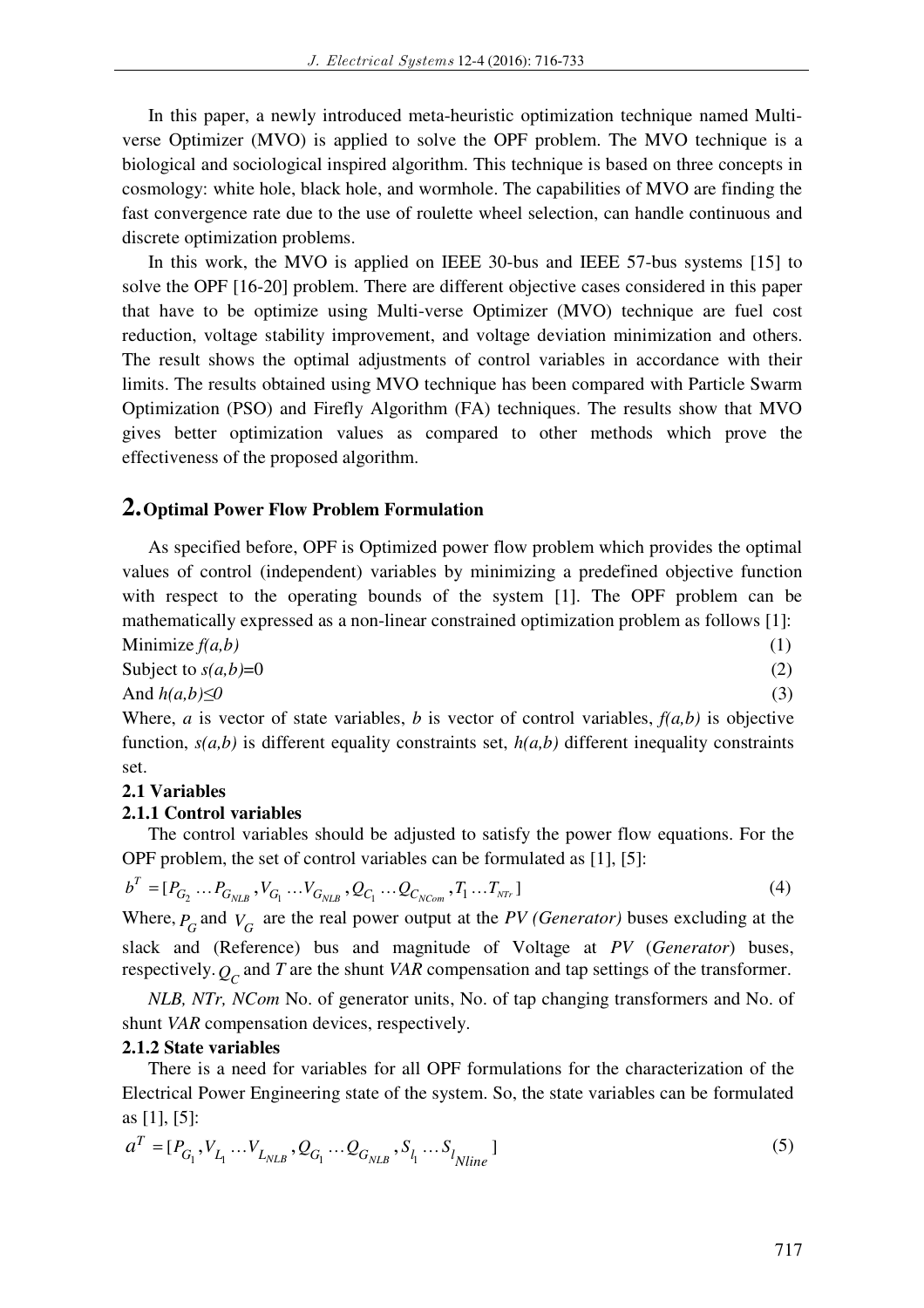Where,  $P_{G_1}$  and  $V_L$  are the real power generation at the slack bus and magnitude of Voltage at *PQ* (*Load*) buses.  $V_L$  is magnitude of Voltage at *PQ* (*Load*) buses,  $Q_G$  is reactive power generation of all generators and  $S_l$  represent the transmission line loading or line flow. *NLB*, *Nline* represents the No. of *(PQ)* load buses and the No. of transmission lines, respectively.

#### **2.2 Constraints**

There are two OPF constraints named inequality and equality constraints. These constraints are explained in the following sections.

## **2.2.1 Equality constraints**

The physical condition of the power system is described by the equality constraints of the OPF. These equality constraints are basically the power flow equations which can be explained as follows [1], [5].

#### **2.2.1.1 Real power constraints**

The real power constraints can be formulated as follows:

$$
P_{Gi} - P_{Di} - V_i \sum_{j=i}^{NB} V_j [G_{ij} Cos(\delta_{ij}) + B_{ij} Sin(\delta_{ij})] = 0
$$
\n(6)

#### **2.2.1.2 Reactive power constraints**

The reactive power constraints can be formulated as follows:

$$
Q_{Gi} - Q_{Di} - V_i \sum_{j=i}^{NB} V_j [G_{ij} Cos(\delta_{ij}) + B_{ij} Sin(\delta_{ij})] = 0
$$
\n(7)  
\nWhere,  $\delta_{ij} = \delta_i - \delta_j$ 

Where, *NB* is total No. of buses,  $P_G$  and  $Q_G$  are active and reactive power output,  $P_D$ and  $Q_D$  are active and reactive power load demand,  $B_{ij}$  and  $G_{ij}$  are the elements of the admittance matrix  $Y_{ii} = (G_{ii} + jB_{ii})$  shows the susceptance and conductance between bus *i* and bus *j,* respectively.

### **2.2.2 Inequality constraints**

The boundaries of power system devices together with the bounds created to surety system security are given by inequality constraints of the OPF [5], [6].

### **2.2.2.1 Generator constraints**.

For all generating units including the slack bus: voltage, active power, and reactive power outputs should be constrained by their minimum and maximum bounds as follows:

$$
V_{G_i}^{lower} \le V_{G_i} \le V_{G_i}^{upper}, i=1,...,NLB
$$
\n
$$
(8)
$$

$$
P_{G_i}^{lower} \le P_{G_i} \le P_{G_i}^{upper}, i=1,...,NLB
$$
\n
$$
(9)
$$

$$
Q_{G_i}^{lower} \le Q_{G_i} \le Q_{G_i}^{upper}, i=1,\ldots, NLB
$$
\n
$$
(10)
$$

### **2.2.2.2 Transformer constraints**

Transformer tap settings should be constrained inside their stated minimum and maximum bounds as follows:

$$
T_{G_i}^{lower} \le T_{G_i} \le T_{G_i}^{upper}, \quad i=1,\ldots, NLB
$$
\n
$$
(11)
$$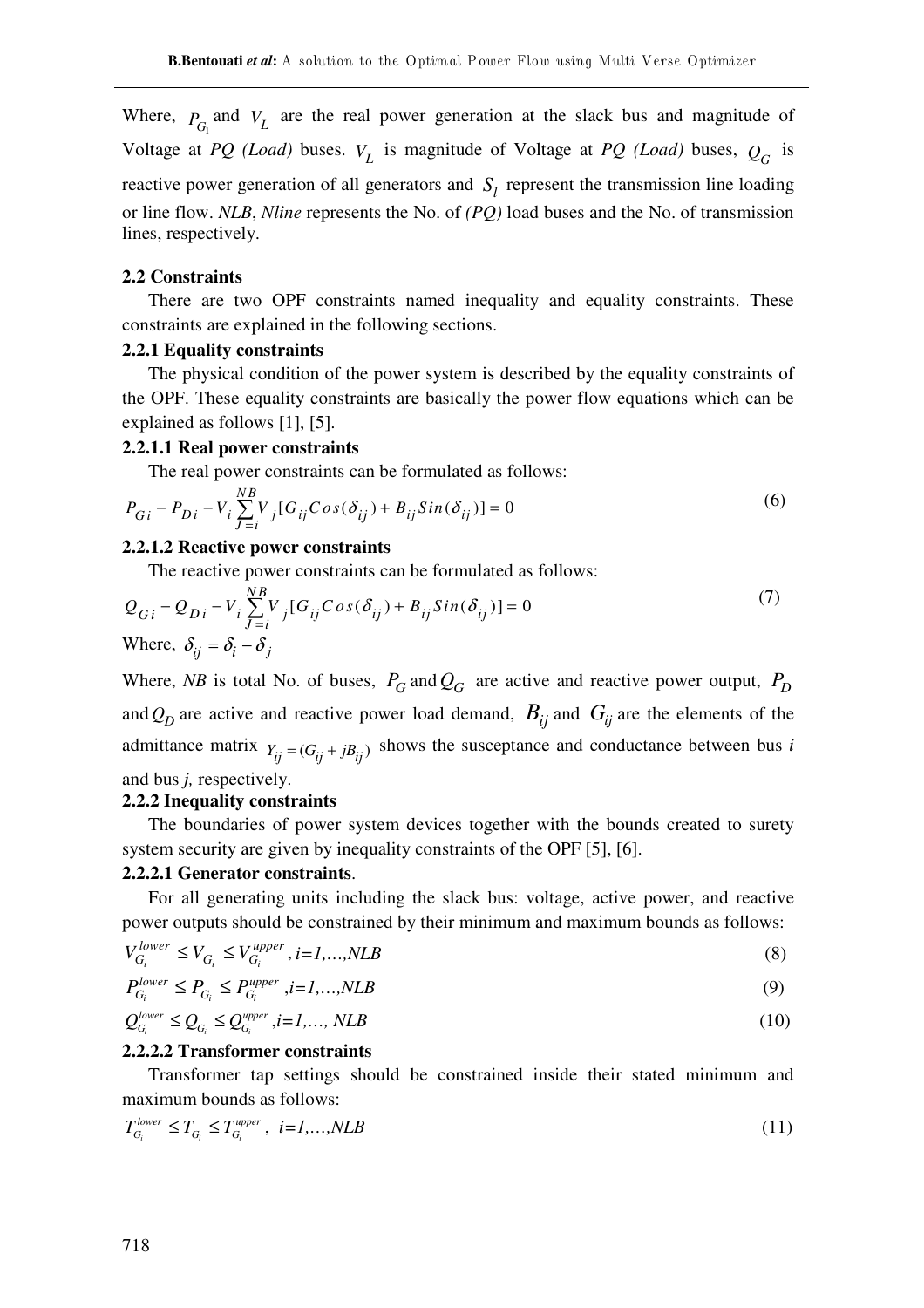### **2.2.2.3 Shunt VAR compensator constraints**

Shunt VAR compensators need to be constrained by their minimum and maximum bounds as follows:

$$
Q_{C_i}^{lower} \le Q_{GC_i} \le Q_{C_i}^{upper}, \ i=1,\ldots, NLB
$$
\n(12)

### **2.2.2.4 Security constraints.**

These comprise the limits of the magnitude of the voltage at *PQ* buses and transmission line loadings. Voltage for every load (*PQ*) bus should be limited by its minimum and maximum operational bounds. Line flow over each transmission line should not exceed its maximum loading limit. So, these limitations can be mathematically expressed as follows [7]:

$$
V_{L_i}^{lower} \le V_{L_i} \le V_{L_i}^{upper}, i=1,...,NLB
$$
\n
$$
(13)
$$

$$
S_{l_i} \le S_{l_i}^{upper}, i = 1, \dots, Nline \tag{14}
$$

 The control variables are self-constraint. The inequality constrained of state variables comprises a magnitude of load *(PQ)* bus voltage, active power production at reference bus, reactive power production, and line loading may be encompassed by an objective function in terms of quadratic penalty terms. In which, the penalty factor is multiplied by the square of the disregard value of state variables and is included in the objective function and any impractical result achieved is declined [7].

Penalty function can be mathematically formulated as follows:

$$
J_{aug} = J + \partial_p \left( P_{G_1} - P_{G_1}^{lim} \right)^2 + \partial_v \sum_{i=1}^{NLB} (V_{L_i} - V_{L_i}^{lim})^2 + \partial_0 \sum_{i=1}^{NGen} + \partial_s \sum_{i=0}^{Nline} (S_{L_i} - S_{L_i}^{max})^2 (15)
$$
  
Where,  $\partial_p$ ,  $\partial_v$ ,  $\partial_Q$ ,  $\partial_s$  = penalty factors

 $U_{\text{lim}}$  is boundary value of the state variable U.

If *U* is greater than the maximum limit,  $U_{lm}$  takings the value of this one, if *U* is lesser than the minimum limit  $U_{\mu}$  takings the value of that limit. This can be shown as follows [7]:

$$
U^{\text{ lim}} = \begin{cases} U^{\text{ upper}} & ; U > U^{\text{ upper}} \\ U^{\text{ lower}} & ; U < U^{\text{ lower}} \end{cases} \tag{16}
$$

### **3.Multi-Verse Optimizer**

Three notions such as black hole, white hole and wormhole shown in Figure. 1 are the main motivation of the MVO algorithm. These three notions are formulated in mathematical models to evaluate exploitation, exploration and local search, respectively. The white hole assumed to be the main part to produce universe. Black holes are attracting all due to its tremendous force of gravitation. The wormholes behave as time/space travel channels in which objects can moves rapidly in universe. Main steps uses to the universes of MVO [15]:

- a. If the inflation rate is greater, the possibility of presence of white hole is greater.
- b. If the inflation rate is greater, the possibility of presence of black hole is lower.
- c. Universes having greater inflation rate are send the substances through white holes.
- d. Universes having lesser inflation rate are accepting more substances through black holes.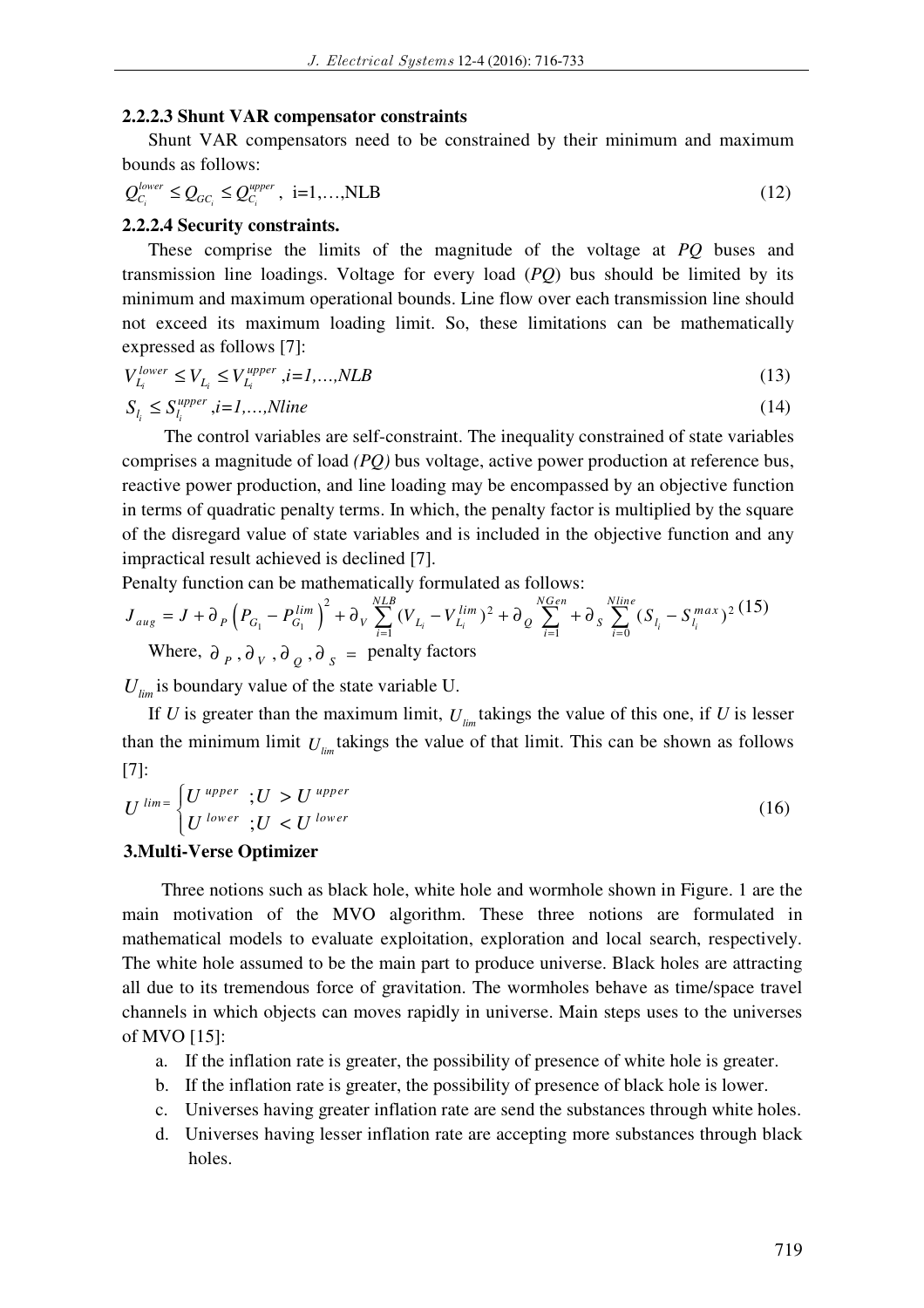e. The substances/objects in every universe can create random movement in the direction of the fittest universe through worm holes irrespective to the inflation rate. The objects are move from a universe having higher inflation rate to a universe having lesser inflation rate. It can assure the enhancement of the average inflation rates of the entire cosmoses with the iterations. In each iteration, the universes are sorted according to their inflation rates and select one from them using the roulette wheel as a white hole. The subsequent stages are used for this procedure. Assume that

$$
U = \begin{bmatrix} x_1^1 & x_1^2 & \cdots & x_1^d \\ x_2^1 & x_2^2 & \cdots & x_2^d \\ \vdots & \vdots & \ddots & \vdots \\ x_n^1 & x_n^2 & \cdots & x_n^d \end{bmatrix}
$$
 (17)

Where, *d* shows the no. of variables and *n* shows the no. of candidate solutions:

$$
x_i^j = \begin{cases} x_i^j & ; r1 < NI(Ui) \\ x_i^j & ; r1 \ge NI(Ui) \end{cases} \tag{18}
$$

Where,  $x_i^j$  shows the *j*<sup>th</sup> variable of *i*<sup>th</sup> universe,  $U_i$  indicates the *i*<sup>th</sup> universe,  $NI(U_i)$  is normalized inflation rate of the *i*<sup>th</sup> universe, *r1* is a random no. from [0, 1], and  $x_k^j$  shows the  $j<sup>th</sup>$  variable of  $k<sup>th</sup>$  universe chosen through a roulette wheel. To deliver variations for all universe and more possibility of increasing the inflation rate by worm holes, suppose that worm hole channels are recognized among a universe and the fittest universe created until now. This mechanism is formulated as:

$$
x_i^j = \begin{cases} \begin{cases} X_j + TDR \times ((ub_j - lb_j) \times r4 + lb_j); r3 < 0.5 \\ X_j - TDR \times ((ub_j - lb_j) \times r4 + lb_j); r3 \ge 0.5 \end{cases}; r2 < WEP \\ x_i^j; r2 \ge WEP \end{cases} \tag{19}
$$

Where  $X_j$  shows  $j^{th}$  variable of fittest universe created until now,  $lb_j$  indicates the min limit of *j*<sup>th</sup> parameter, *ub<sub>j</sub>* indicates max limit of *j*<sup>th</sup> parameter,  $x_i^j$  shows the *j*<sup>th</sup> parameter of *i*<sup>th</sup> universe, and r2, r3, r4 are random numbers from [0, 1]. It can be concluded by the formulation that wormhole existence probability (*WEP*) and travelling distance rate (*TDR*) are the chief coefficients. The formulation for these coefficients are given by:

$$
WEP = \min + l \times \left(\frac{\max - \min}{L}\right) \tag{20}
$$

Where, *l* shows the present run, and *L* represent maximum run number/iteration, min is the minimum 0.2 in this paper, max is the maximum 1 in this paper.

$$
TDR = 1 - \frac{l^{1/p}}{L^{1/p}}\tag{21}
$$

Where,  $p$  states the accuracy of exploitation with the iterations. If the  $p$  is greater, the exploitation is faster and more precise. The complexity of the MVO algorithms based on the no. of iterations, no. of universes, roulette wheel mechanism, and universe arranging mechanism. The overall computational complexity is as follows:

$$
O(MVO) = O(l(O(Quicksort) + n \times d \times (O(roulette \_ wheel)))) \tag{22}
$$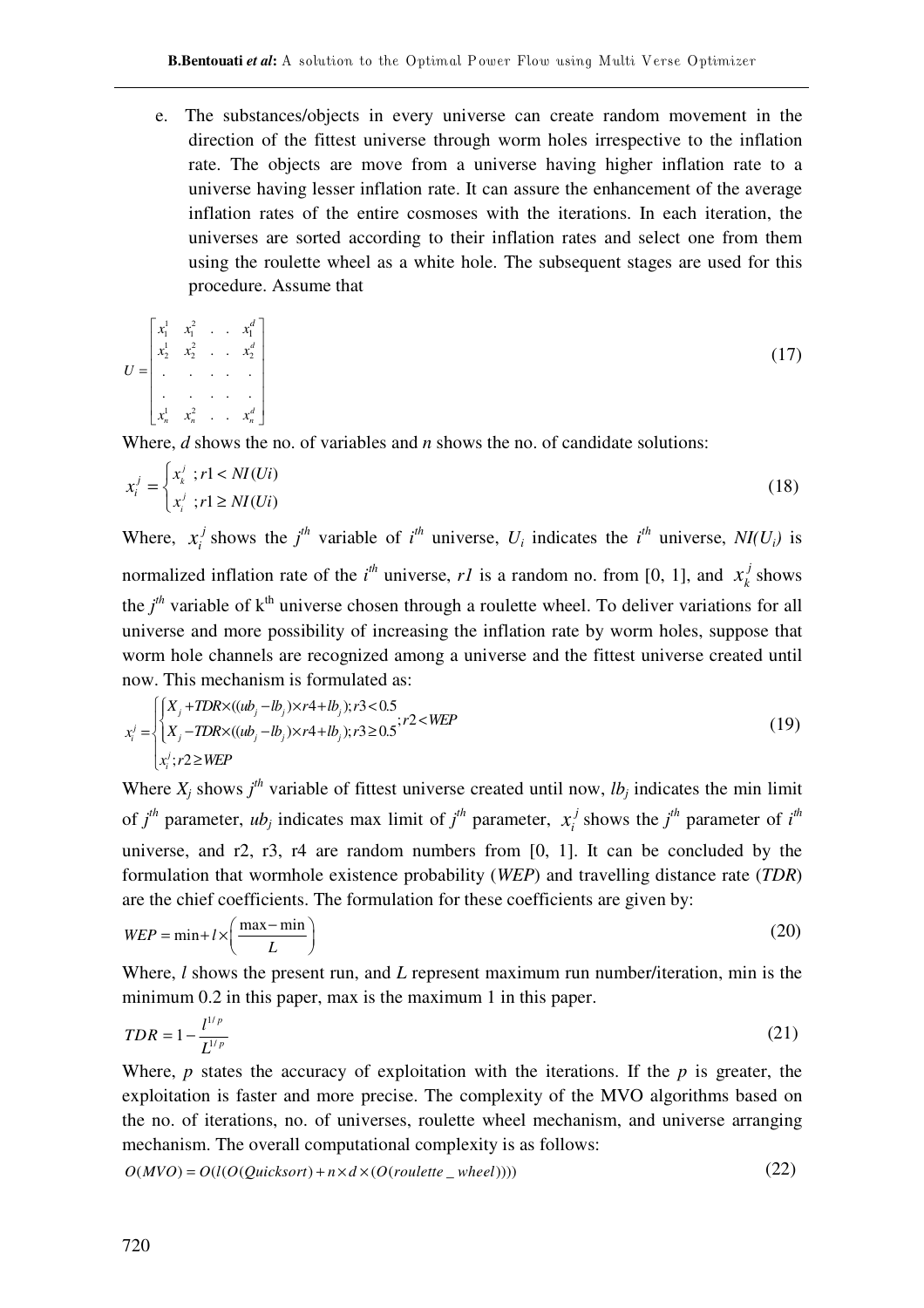$$
O(MVO) = O(l(n^2 + n \times d \times \log n))
$$
\n(23)

Where, *n* shows no. of universes, *l* shows the maximum no. of run/iterations, and *d* shows the no. of substances.



Figure. 1: Basic principle of MVO

## **4. Application and results**

The MVO technique has been implemented for the OPF problem solution for standard IEEE 30-bus and IEEE 57-bus test systems and for a number of cases with dissimilar objective functions. The developed software program is written in MATLAB R2014b computing surroundings and used on a 2.60 GHz i5 PC with 4 GB RAM. In this work, the MVO population size or number of ants is selected to be 40, and the maximum number of iteration is 500.

## **4.1 IEEE 30-bus test system**

With the purpose of elucidating the effectiveness of the suggested MVO algorithm, it has been verified on the standard IEEE 30-bus test system. The standard IEEE 30-bus test system selected in this work has the following characteristics [7], [14]: six generating units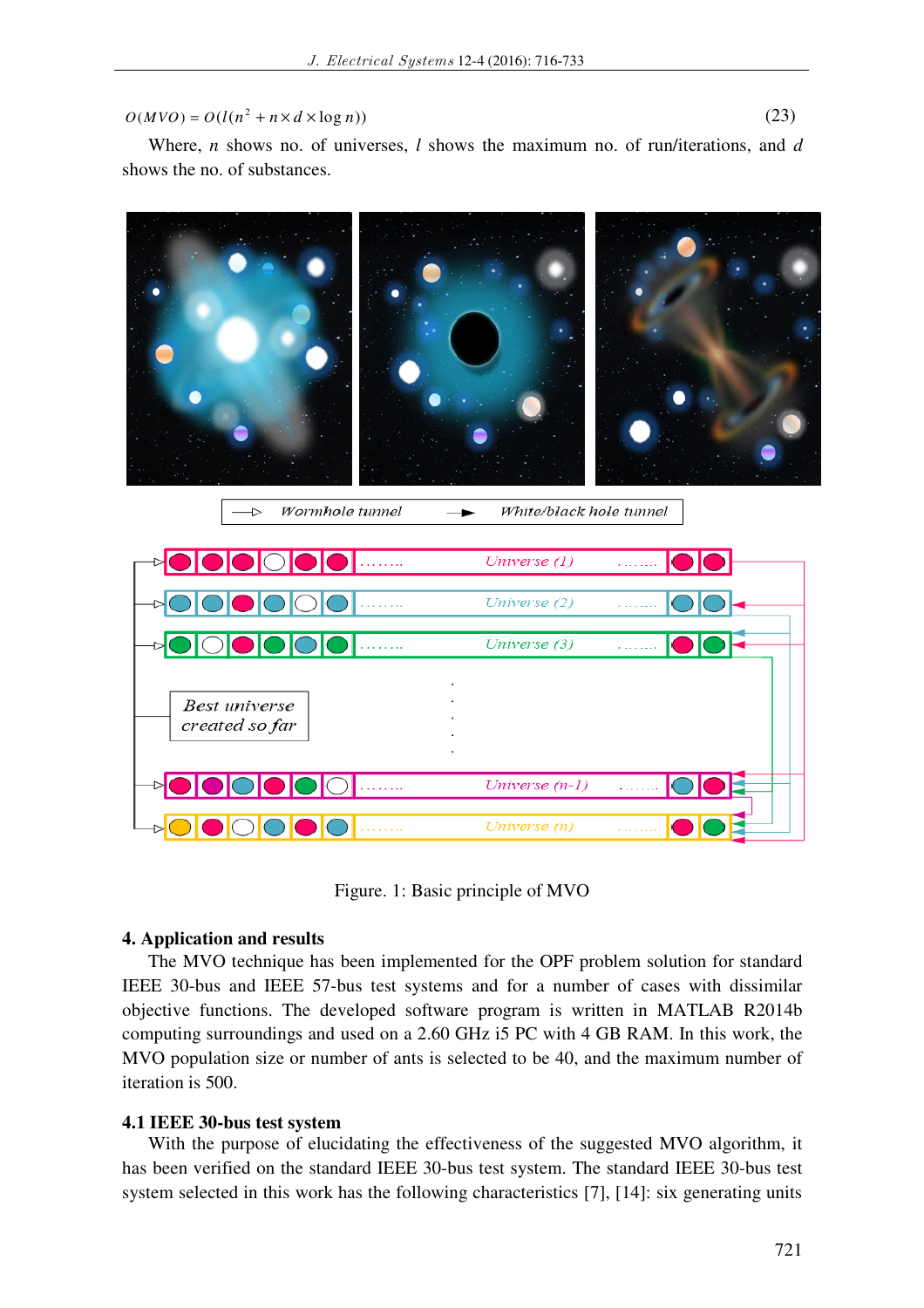at buses 1,2,5,8,11 and 13, four regulating transformers with off-nominal tap ratio between buses 4-12, 6-9, 6-10 and 28-27 and nine shunt VAR compensators at buses 10,12,15,17,20,21,23,24 and 29.

In addition, generator cost coefficient data, the line data, bus data, and the upper and lower bounds for the control variables are specified in [14].

In given test system, five diverse cases have been considered for various purposes and all the acquired outcomes are given in Table 2. The very first column of this table denotes the optimal values of control variables found where:

- $-P_{G1}$  through  $P_{G6}$  and  $V_{G1}$  through  $V_{G6}$  signifies the power and voltages of generator 1 to generator 6.
- $-T_{4-12}$ ,  $T_{6-9}$ ,  $T_{6-10}$  and  $T_{28-27}$  are the transformer tap settings comprised between buses 4-12, 6-9, 6-10 and 28-27.
- $-Q_{C10}$ ,  $Q_{C12}$ ,  $Q_{C15}$ ,  $Q_{C17}$ ,  $Q_{C20}$ ,  $Q_{C21}$ ,  $Q_{C23}$ ,  $Q_{C24}$  and  $Q_{C29}$  denote the shunt VAR compensators coupled at buses 10, 12, 15, 17, 20, 21, 23, 24 and 29.

Further, fuel cost *(\$/h)*, real power losses *(MW)*, reactive power losses *(MVAR)*, voltage deviation and *Lmax* represent the total generation fuel cost of the system, the total real power losses, the total reactive power losses, the load voltages deviation from 1 and the stability index, respectively. Other particulars for these outcomes will be specified in the next sections.

## **Case 1: Minimization of generation fuel cost.**

The very common OPF objective that is generation fuel cost reduction is considered in the case 1. Therefore, the objective function *Y* represents the total fuel cost of all generating units and it is calculated by following equation [1]: *NLB*

$$
Y = \sum_{i=1}^{NLS} f_i(\frac{6}{h})
$$
 (24)

Where,  $f_i$  is the fuel cost of the  $i^{th}$  generator.

 $f_i$ , may be formulated as follow:

$$
f_i = u_i + v_i P_{Gi} + w_i P_{Gi}^2 (\$ / h)
$$
\n(25)

Where,  $u_i$ ,  $v_i$  and  $w_i$  are the basic, the linear and the quadratic cost coefficients of the

 $i<sup>th</sup>$  generator, respectively. The cost coefficients values are specified in [14].

 The variation of the total fuel cost over iterations is presented in Figure.2. It demonstrates that the suggested method has outstanding convergence characteristics. The optimal values of control variables obtained for case 1 are specified in Table 1. By means of the same settings i.e. control variables boundaries, initial conditions, and system data, the results achieved in case 1 with the MVO technique are compared to some other methods and it displays that the total fuel cost is greatly reduced compared to the initial case [7]. Quantitatively, it is reduced from 901.951*\$/h* to 799.242*\$/h*. The comparison of fuel cost obtained with different methods is shown in Table 2 which displays that the results obtained by MVO are better than the other methods.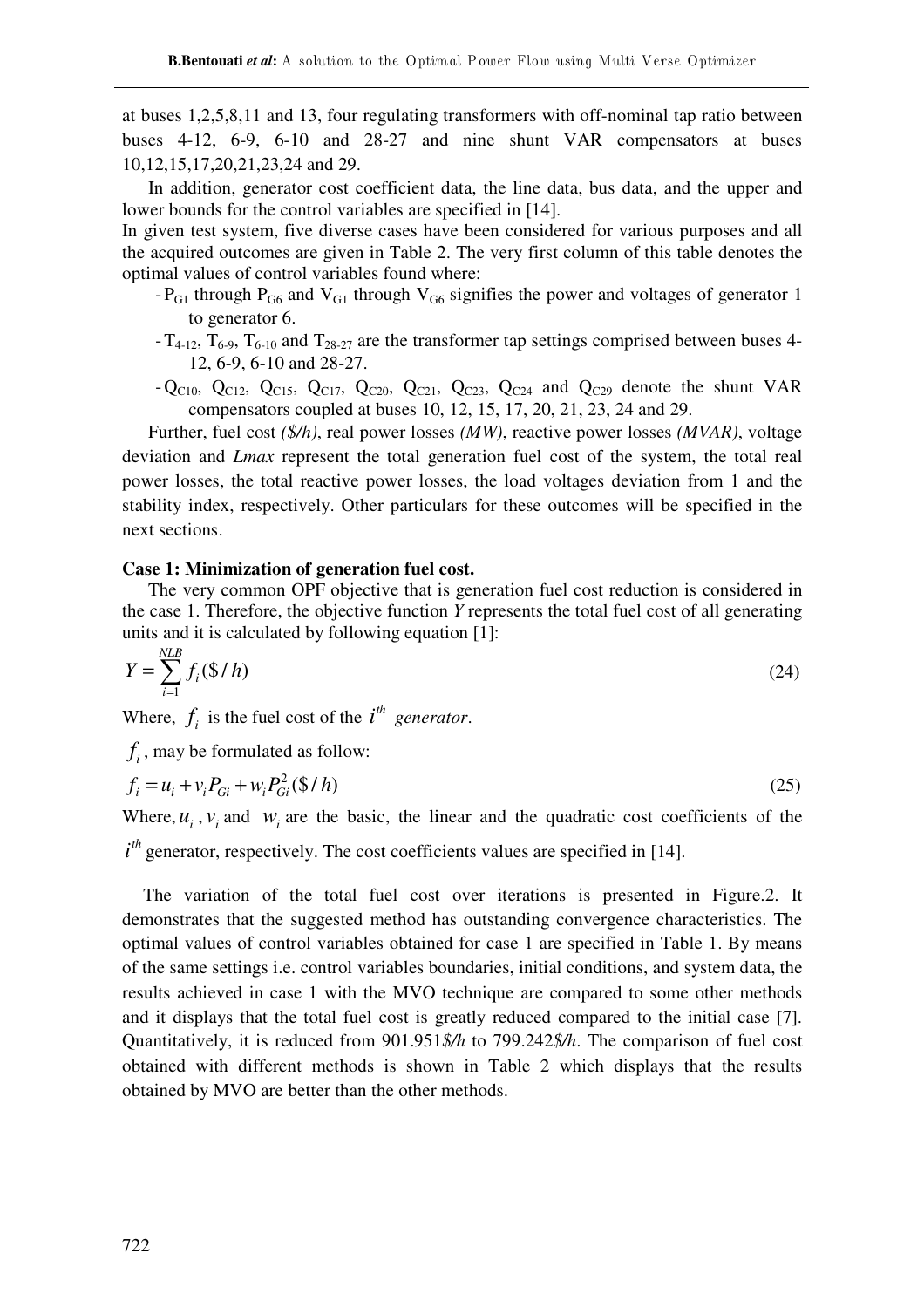

**Figure.2** Fuel cost variation for Case 1.

### **Case 2: Voltage profile improvement.**

Bus voltage is considered as most essential and important security and service excellence indices [7]. Here the goal is to reduce the fuel cost and increase voltage profile simultaneously by reducing the voltage deviation of *PQ (load)* buses from the unity 1.0 *p.u*. Hence, the objective function may be formulated by following equation [5]:

 $Y = Y_{\text{cost}} + \omega Y_{voltage-devation}$  $(26)$ 

Where, *w* is an appropriate weighting factor, to be chosen by the user to offer a weight or importance to each one of the two terms of the objective function.  $Y_{\text{cost}}$  and

 $Y_{voltage-deviation}$  are specified as follows [5]:

$$
Y_{\text{cost}} = \sum_{i=1}^{NLB} f_i \tag{27}
$$

$$
Y_{voltage\_deviation} = \sum_{i=1}^{NLB} |V_i - 1.0|
$$
\n(28)

The variation of voltage deviation over iterations is sketched in Figure.3. It demonstrates that the suggested method has good convergence characteristics. The statistical values of voltage deviation obtained with different methods are shown in Table 3 which displays that the results obtained by MVO are better than the other methods. The optimal values of control variables obtained by MVO algorithm for case 2 are specified in Table 1. By means of the same settings, the results achieved in case 2 with the MVO technique are compared to some other methods and it displays that the voltage deviation is greatly reduced compared to the initial case [7]. It has been made known that the voltage deviation is reduced from 1.1496 *p.u*. to 0.1056 *p.u*. using MVO technique.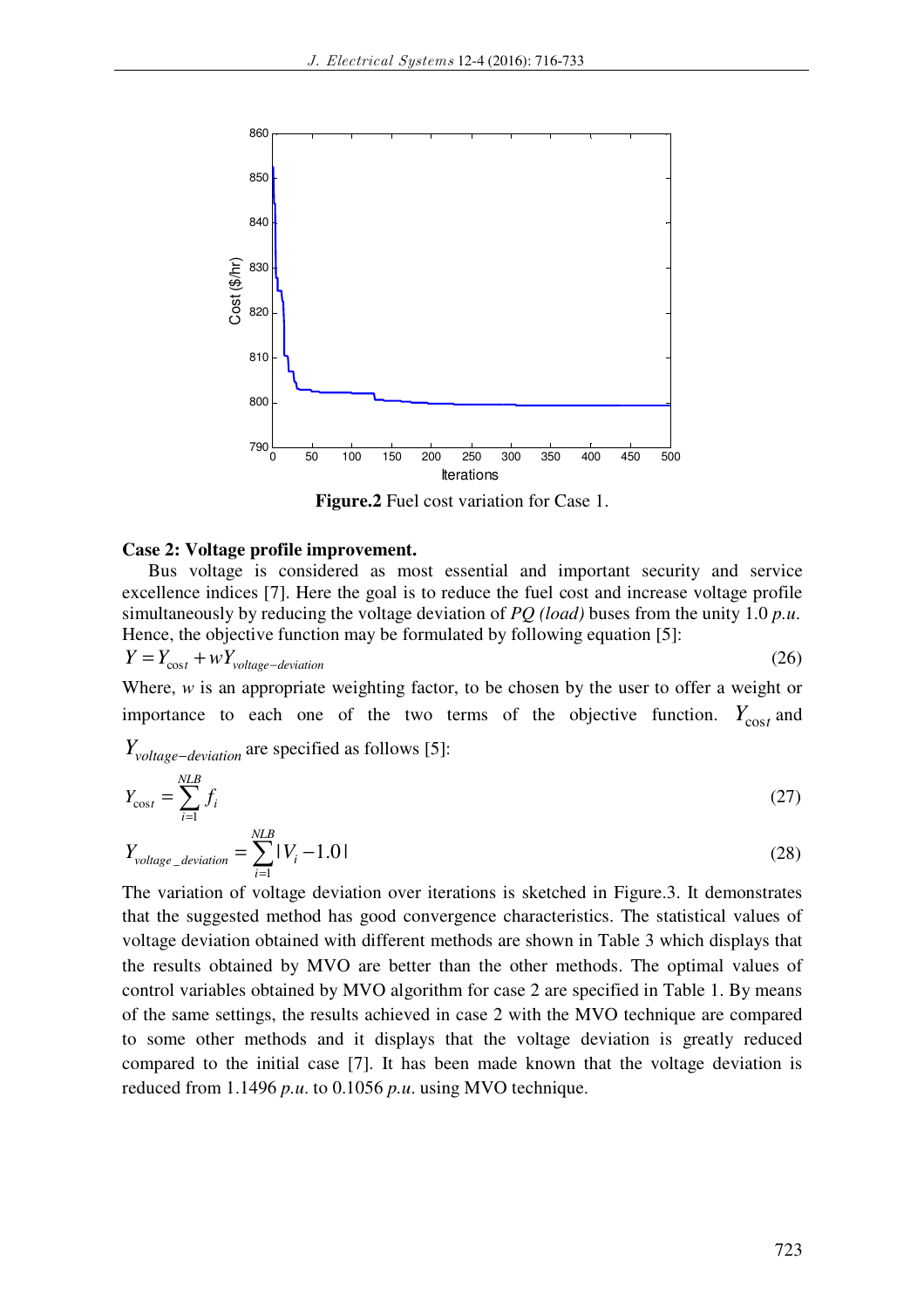|                     | rabic 1. Optimar values of control variables. |            |          |         |         |           |                   |
|---------------------|-----------------------------------------------|------------|----------|---------|---------|-----------|-------------------|
| Control variable    | Min                                           | <b>Max</b> | Case1    | Case2   | Case3   | Case4     | Case <sub>5</sub> |
| $P_{G1}$ (MW)       | 50                                            | 200        | 177.349  | 177.983 | 184,86  | 51.327    | 51.348            |
| $P_{G2}$ (MW)       | 20                                            | 80         | 48.712   | 48.765  | 50,563  | 80.000    | 80.000            |
| $P_{G5}$ (MW)       | 15                                            | 50         | 21.278   | 21.475  | 21,97   | 50.000    | 50.000            |
| $PG8$ (MW)          | 10                                            | 35         | 20.962   | 20.158  | $10\,$  | 35.000    | 35.000            |
| $PG11$ (MW)         | $10\,$                                        | 30         | 11.836   | 12.932  | 13,733  | 30.000    | 29.998            |
| $PG13$ (MW)         | 12                                            | 40         | 12.000   | 12.029  | 12,1038 | 40.000    | 40.000            |
| $V_1(p.u)$          | 0.95                                          | 1.1        | 1.100    | 1.045   | 1,099   | 1.100     | 1.100             |
| $V_2(p.u)$          | 0.95                                          | 1.1        | 1.088    | 1.027   | 1,071   | 1.097     | 1.100             |
| $V_5(p.u)$          | 0.95                                          | 1.1        | 1.061    | 1.010   | 1,028   | 1.081     | 1.093             |
| $V_8(p.u)$          | 0.95                                          | 1.1        | 1.070    | 1.004   | 1,021   | 1.088     | 1.100             |
| $V_{11}(p.u)$       | 0.95                                          | $1.1\,$    | 1.100    | 1.065   | 1,094   | 1.100     | 1.100             |
| $V_{13}(p.u)$       | 0.95                                          | 1.1        | 1.100    | 0.996   | 1,1     | 1.100     | 1.100             |
| $T_{6-9}$           | $\boldsymbol{0}$                              | $1.1\,$    | 0.964    | 1.077   | 0,921   | 1.037     | 1.000             |
| $T_{6-10}$          | $\boldsymbol{0}$                              | 1.1        | 1.045    | 0.900   | 0,9458  | 0.901     | 0.937             |
| $T_{4-12}$          | $\boldsymbol{0}$                              | $1.1\,$    | 1.038    | 0.928   | 0,938   | 0.994     | 0.993             |
| $T_{28-27}$         | $\boldsymbol{0}$                              | 1.1        | 0.990    | 0.965   | 0,925   | 0.987     | 0.983             |
| $Qc_{10}$ (Mvar)    | $\boldsymbol{0}$                              | 5          | 3.525    | 4.973   | 5       | 0.306     | 0.775             |
| $Qc_{12}(Mvar)$     | $\boldsymbol{0}$                              | 5          | 1.770    | 0.716   | 5       | 3.082     | 3.857             |
| $Qc_{15}(Mvar)$     | $\boldsymbol{0}$                              | 5          | 2.029    | 0.382   | 5       | 4.552     | 3.668             |
| $Qc_{17}(Mvar)$     | $\boldsymbol{0}$                              | 5          | 2.028    | 0.434   | 5       | 0.815     | 2.923             |
| $Qc_{20}(Mvar)$     | $\boldsymbol{0}$                              | 5          | 3.514    | 3.092   | 4,997   | 2.787     | 4.170             |
| $Qc_{21}(Mvar)$     | $\boldsymbol{0}$                              | 5          | 2.415    | 4.398   | 5       | 1.106     | 2.113             |
| $Qc_{23}(Mvar)$     | $\boldsymbol{0}$                              | 5          | 1.551    | 5.000   | 5       | 4.987     | 3.390             |
| $Qc_{24}(Mvar)$     | 0                                             | 5.         | 2.997    | 3.000   | 5.      | 2.308     | 5.000             |
| $Qc_{29}(Mvar)$     |                                               |            | 3.991    | 2.234   | 5       | 3.825     | 2.952             |
| Fuel cost (\$/h)    |                                               |            | 799.242  | 803.908 | 802,466 | 967.143   | 967.250           |
| Ploss (MW)          |                                               |            | 8.667    | 9.908   | 9,834   | 2.881     | 2.948             |
| <b>QLoss (MVAR)</b> |                                               |            | $-2.936$ | 5.641   | 7,66466 | $-24.614$ | $-25.038$         |
| Vd                  |                                               |            | 1.591    | 0.1056  | 1,8607  | 1.975     | 2.041             |
| Lmax                |                                               |            | 0.120    | 0.137   | 0,11467 | 0.118     | 0.117             |

Table 1: Optimal values of control variables.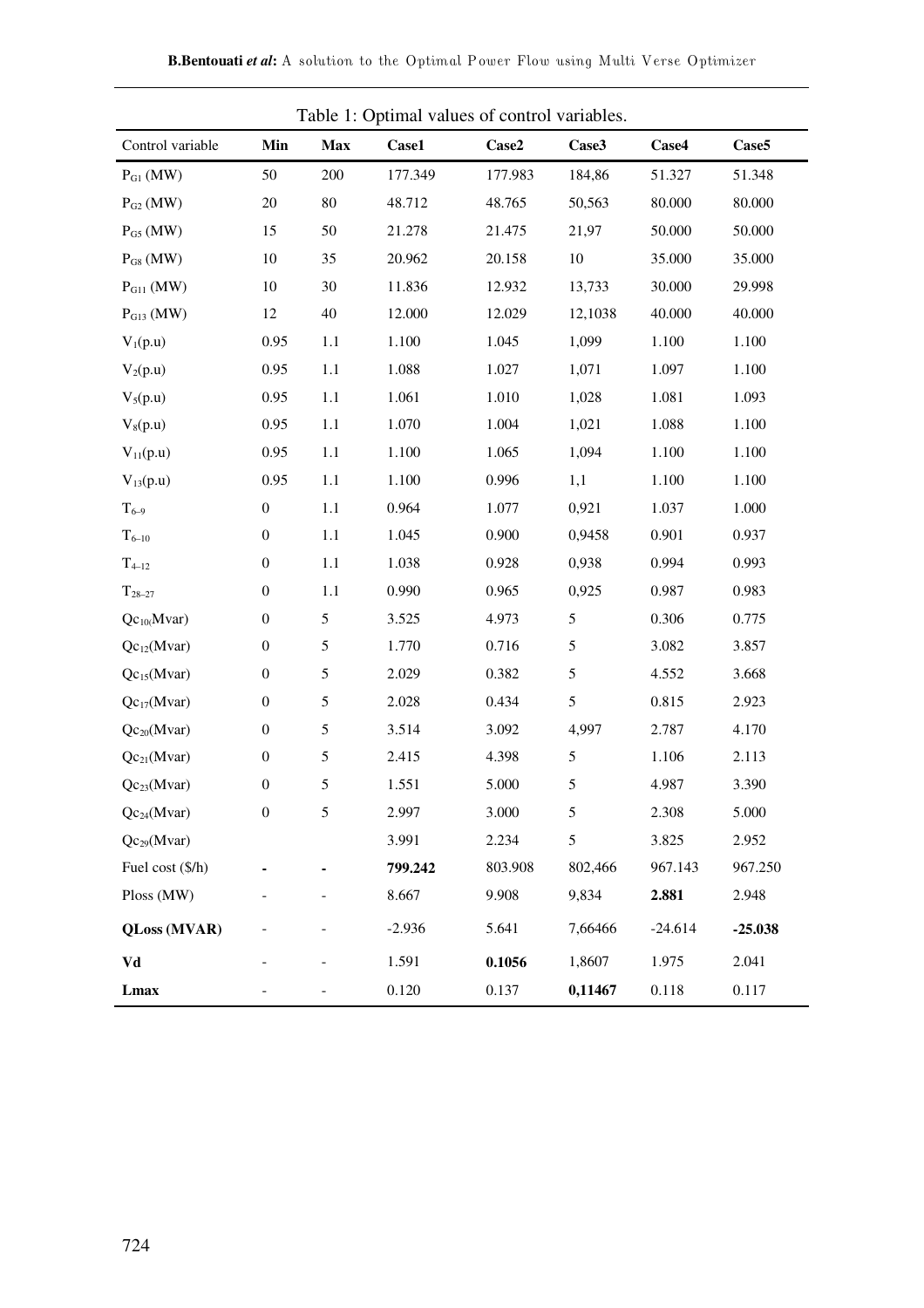| <b>Method</b>   | <b>Fuel Cost</b> | <b>Method Description</b>            |
|-----------------|------------------|--------------------------------------|
| <b>MVO</b>      | 799.242          | Multi-verse Optimizer                |
| FA              | 799.766          | Firefly Algorithm                    |
| <b>PSO</b>      | 799.704          | Particle Swarm Optimization          |
| <b>DE [6]</b>   | 799.289          | Differential Evolution               |
| <b>BHBO</b> [7] | 799.921          | <b>Black Hole Based Optimization</b> |

Table 2: Comparison of fuel cost obtained with different algorithms.



**Figure.3** Variations of fuel cost and voltage deviations for Case 2.

| <b>Method</b>   | <b>Voltage Deviation</b> | <b>Method Description</b>            |
|-----------------|--------------------------|--------------------------------------|
| <b>MVO</b>      | 0.1056                   | Multi-verse Optimizer                |
| FA              | 0.1474                   | Firefly Algorithm                    |
| <b>PSO</b>      | 0.1506                   | Particle Swarm Optimization          |
| DE              | 0.1357                   | Differential Evolution               |
| <b>BHBO</b> [7] | 0.1262                   | <b>Black Hole Based Optimization</b> |

Table 3: Comparison of voltage deviations obtained with different algorithms.

## **Case 3: Voltage stability enhancement**

Presently, the transmission systems are enforced to work nearby their safety bounds, because of cost-effective and environmental causes. One of the significant characteristics of the system is its capability to retain continuously tolerable bus voltages to each node beneath standard operational environments, next to the rise in load, as soon as the system is being affected by disturbance. The unoptimized control variables may cause increasing and unmanageable voltage drop causing a tremendous voltage collapse [5]. Hence, voltage stability is inviting ever more attention. By using various techniques to evaluate the margin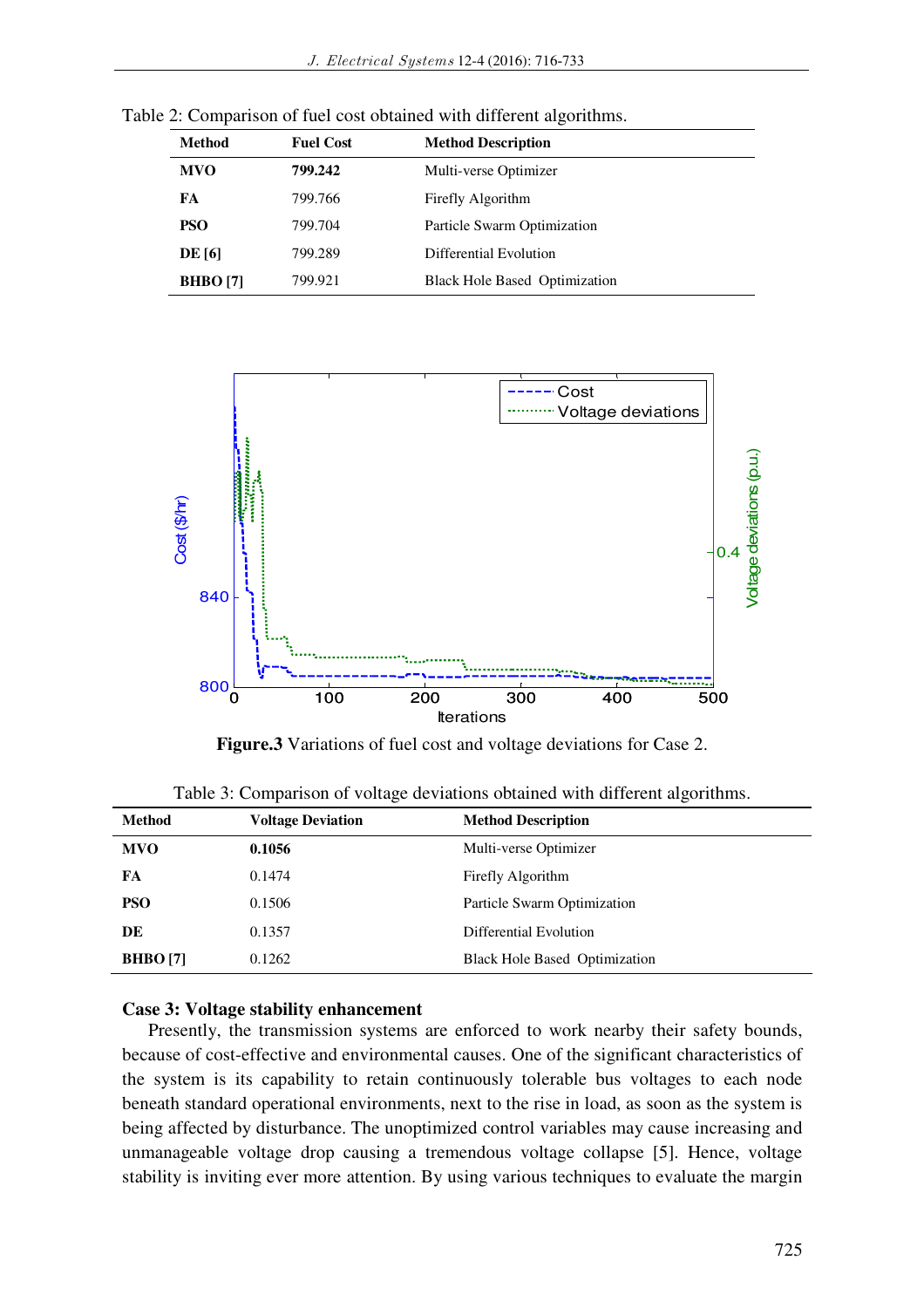of voltage stability, Glitch and Kessel have introduced a voltage stability index called Lindex depends on the viability of load flow equations for every node [25]. The L-index of a bus shows the probability of voltage collapse circumstance for that particular bus. It differs between 0 and 1 equivalent to zero load and voltage collapse, respectively.

 For the given system with *NB, NGen* and *NLB* buses signifying the total no. of buses, the total no. of generator buses and the total no. of load buses, respectively. The buses can be distinct as *PV (generator)* buses at the head and *PQ (load)* buses at the tail as follows [5]:

$$
\begin{bmatrix} I_L \\ I_G \end{bmatrix} = \begin{bmatrix} Y_{bus} \\ Y_G \end{bmatrix} \begin{bmatrix} V_L \\ V_G \end{bmatrix} = \begin{bmatrix} Y_{LL} & Y_{LG} \\ Y_{GL} & Y_{GG} \end{bmatrix} \begin{bmatrix} V_L \\ V_G \end{bmatrix}
$$
\n(29)

Where,  $Y_L$ ,  $Y_{LG}$ ,  $Y_{GL}$  and  $Y_{GG}$  are co-matrix of  $Y_{bus}$ . The subsequent hybrid system of equations can be expressed as:

$$
\begin{bmatrix} V_L \\ I_G \end{bmatrix} = [H] \begin{bmatrix} I_L \\ V_G \end{bmatrix} = \begin{bmatrix} H_{LL} & H_{LG} \\ H_{GL} & H_{GG} \end{bmatrix} \begin{bmatrix} I_L \\ V_G \end{bmatrix}
$$
\n(30)

Where matrix *H* is produced by the partially inversing of  $Y_{bus}$ ,  $H_{LL}$ ,  $H_{LG}$ ,  $H_{GL}$  and  $H_{GG}$  are co- matrix of *H*,  $V_G$ ,  $I_G$ ,  $V_L$  and  $I_L$  are voltage and current vector of Generator buses and load buses, respectively. The matrix *H* is given by:

$$
[H] = \begin{bmatrix} Z_{LL} & -Z_{LL}Y_{LG} \\ Y_{GL}Z_{LL} & Y_{GG} - Y_{GL}Z_{LL}Y_{LG} \end{bmatrix} Z_{LL} = Y_{LL}^{-1}
$$
(31)

Hence, the L-index denoted by  $L_j$  of bus j is represented as follows:

$$
L_j = \left| 1 - \sum_{i=1}^{NLB} H_{LG_{ji}} \frac{v_i}{v_j} \right| j = 1, 2, ..., NL
$$
 (32)

Hence, the stability of the whole system is described by a global indicator  $L_{\text{max}}$  which is given by [7],

$$
L_{\text{max}} = \max(L_j) \qquad j = 1, 2, \dots, NL \tag{33}
$$

The system is more stable as the value of  $L_{\text{max}}$  is lower.

The voltage stability can be enhanced by reducing the value of voltage stability indicator *L-index* at every bus of the system. [7].

Thus, the objective function may be given as follows:

$$
Y = Y_{\text{cost}} + \omega Y_{\text{voltage\_Stability\_Enhancement}} \tag{34}
$$

Where, 
$$
Y_{\text{cost}} = \sum_{i=1}^{NLB} f_i
$$
 (35)

 $Y_{voltage\_stability\_enhancement} = L_{max}$  (36)

The variation of the *Lmax* index over iterations is presented in Figure. 4. The results obtained with different methods are shown in Table 4 which displays that MVO method gives better results than the other methods. The optimal values of control variables obtained by MVO algorithm for case 3 are given in Table 1. After applying the MVO technique, it appears from Table 1 that the value of *Lmax* is considerably decreased in this case compared to initial case [7] from 0.1723 to 0,11467. Thus, the distance from breakdown point is improved.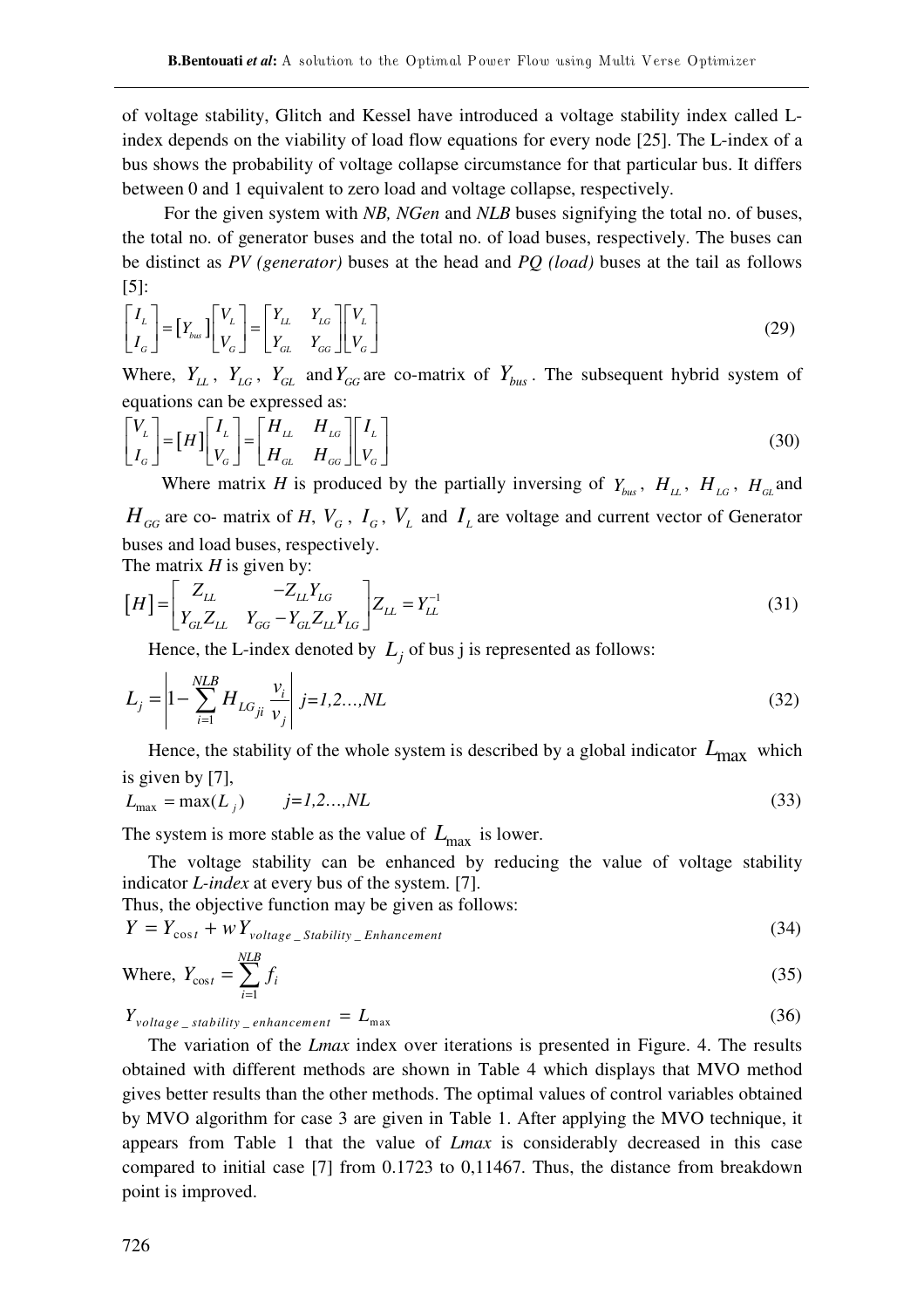

**Figure.4** Variations of fuel cost and stability index for Case 3. Table 4: Comparison of *Lmax* index obtained with different algorithms.

| <b>Method</b>   | $L_{\rm max}$ | <b>Method Description</b>            |
|-----------------|---------------|--------------------------------------|
| <b>MVO</b>      | 0,11467       | Multi-verse Optimizer                |
| FA              | 0.1184        | Firefly Algorithm                    |
| <b>PSO</b>      | 0.1180        | Particle Swarm Optimization          |
| <b>DE</b> [6]   | 0.1219        | Differential Evolution               |
| <b>BHBO</b> [7] | 0.1167        | <b>Black Hole Based Optimization</b> |

### **Case 4: Minimization of active power transmission losses**

In the case 4 the Optimal Power Flow objective is to reduce the active power transmission losses, which can be represented by power balance equation as follows [7]:

$$
J = \sum_{i=1}^{NLB} P_i = \sum_{i=1}^{NLB} P_{Gi} - \sum_{i=1}^{NLB} P_{Di}
$$
 (37)

Figure.5 shows the tendency for reducing the total real power losses objective function using the MVO algorithm. The active power losses obtained with different techniques are shown in Table 5 which made sense that the results obtained by MVO give better values than the other methods. The optimal values of control variables obtained by the proposed algorithm for case 4 are displayed in Table 1. By means of the same settings the results achieved in case 4 with the MVO technique are compared to some other methods and it displays that the real power transmission losses are greatly reduced compared to the initial case [7] from 5.821 MW to 2.881 MW.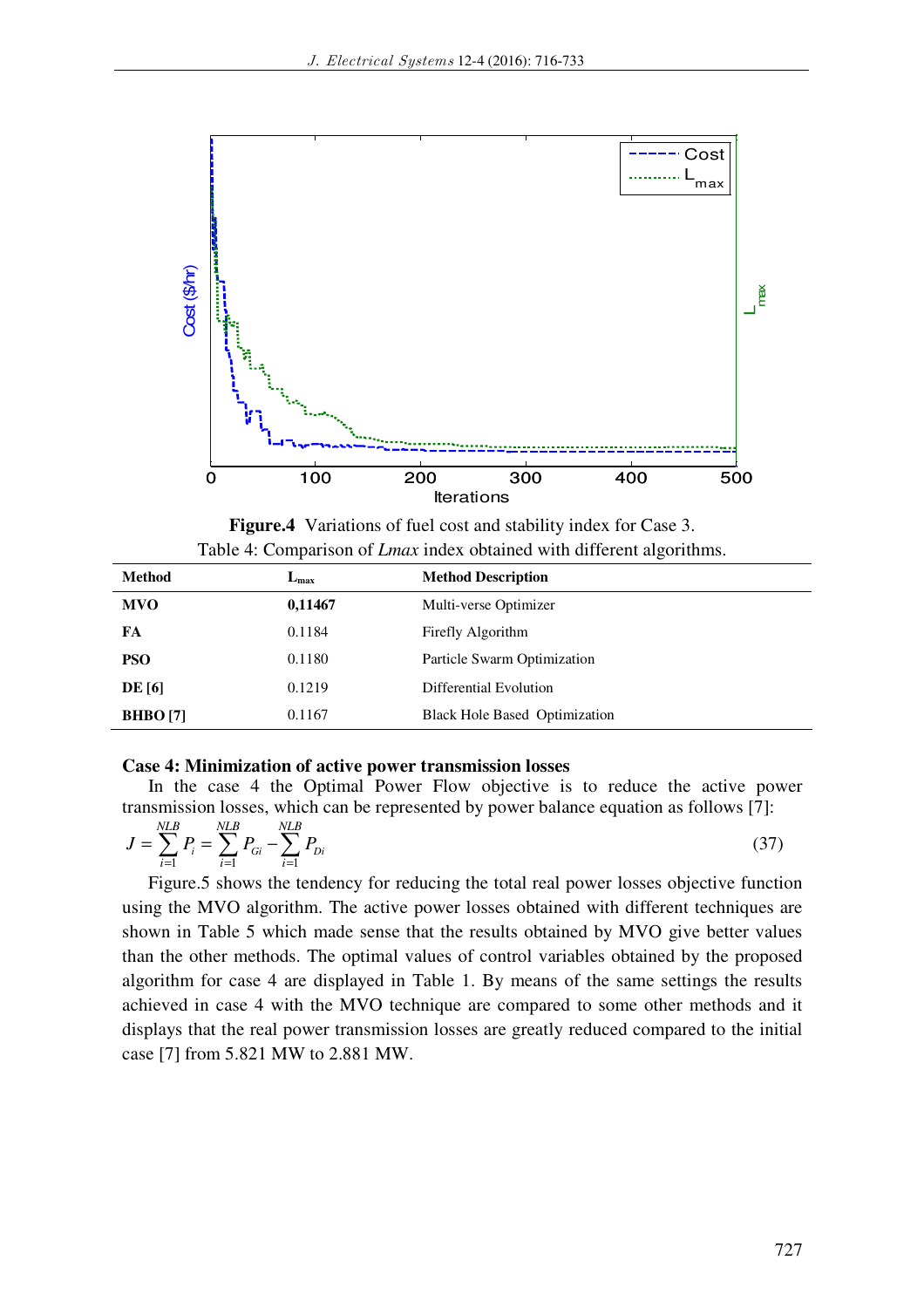

**Figure.5** Variations of active power transmission losses for Case 4.

Table 5: Comparison of active power transmission losses obtained with different algorithms.

| <b>Method</b>   | <b>Active Power Loss</b> | <b>Method Description</b>            |
|-----------------|--------------------------|--------------------------------------|
| <b>MVO</b>      | 2.881                    | Multi-verse Optimizer                |
| FA              | 3.307                    | Firefly Algorithm                    |
| <b>PSO</b>      | 3.026                    | Particle Swarm Optimization          |
| <b>BHBO</b> [7] | 3.503                    | <b>Black Hole Based Optimization</b> |

#### **Case 5: Minimization of reactive power transmission losses**

 The accessibility of reactive power is the main point for static system voltage stability margin to support the transmission of active power from the source to sinks [7]. Thus, the minimization of *VAR* losses are given by the following expression:

$$
J = \sum_{i=1}^{NLB} Q_i = \sum_{i=1}^{NLB} Q_{Gi} - \sum_{i=1}^{NLB} Q_{Di}
$$
 (38)

It is notable that the reactive power losses are not essentially positive. The variation of reactive power losses shown in Figure.6. It demonstrates that the suggested method has good convergence characteristics. The values of reactive power losses obtained with different methods are shown in Table 6, which displays that the results obtained by MVO are better than the other methods. The optimal values of control variables obtained by the proposed algorithm for case 5 are given in Table 1. It is shown that the reactive power losses are greatly reduced compared to the initial case [7] from -4.6066 to -25.038 using MVO technique.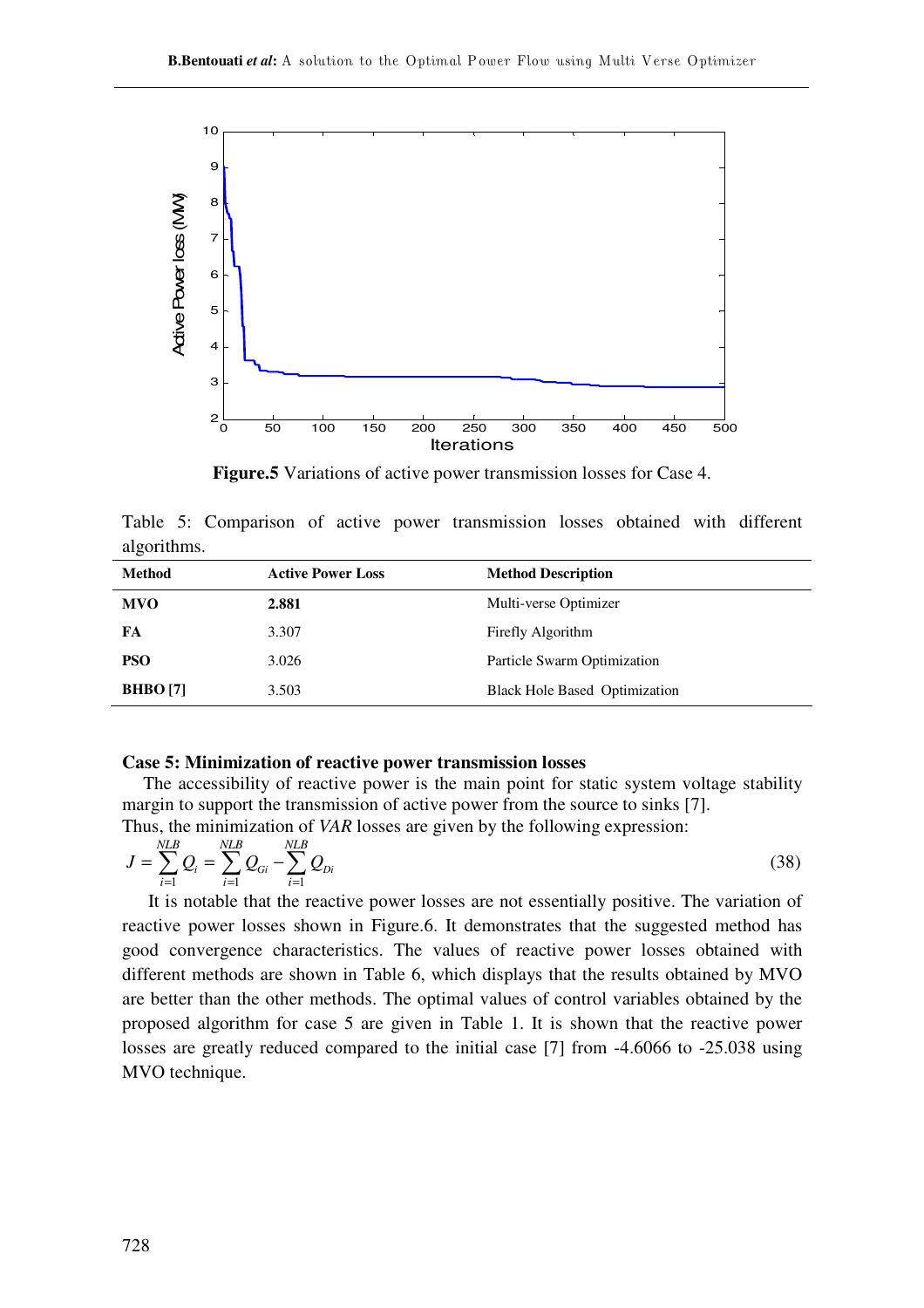

**Figure.6** Variations of reactive power transmission losses for Case 5. Table 6 Comparison of reactive power losses obtained with different algorithms.

| Method          | <b>Reactive Power Loss</b> | <b>Method Description</b>            |  |
|-----------------|----------------------------|--------------------------------------|--|
| <b>MVO</b>      | $-25.038$                  | Multi-verse Optimizer                |  |
| FA              | $-20.464$                  | Firefly Algorithm                    |  |
| <b>PSO</b>      | $-23.407$                  | Particle Swarm Optimization          |  |
| <b>BHBO</b> [7] | $-20.152$                  | <b>Black Hole Based Optimization</b> |  |

## **4.2 IEEE 57-bus system**

To prove the substance and robustness of the proposed approach in solving OPF problem in large power system, the IEEE 57-bus with 80 branch systems has been proposed in this party, which has a 34 control variables as follows: 7 generator voltage magnitudes, 17 transformer-tap settings, and 3 bus shunt reactive compensators. The maximum voltage magnitude of all bus is 1.1 p.u and the minimum voltage magnitude is 0.95. The total system demand is 12.508 p.u. for the active power, and 3.364 p.u for the reactive power at 100 MVA base, bus 1 is taken as slack bus. The values of coefficients fuel costs of the seven generators are presented in [14]**.** Figure.7 shows that the MVO algorithm has converged to the global optimal solution after 200 iterations. It is obvious that MVO increases the convergence speed which obtains better final results. The proposed methods give us the results shown in Table 7. We compared with other method in literature in Table 8. The best fuel cost obtained by the proposed MVO is 41678.0847 \$/h, that is better than reported in [21-24]. This comparison shows the effectiveness and the robustness of the proposed algorithm.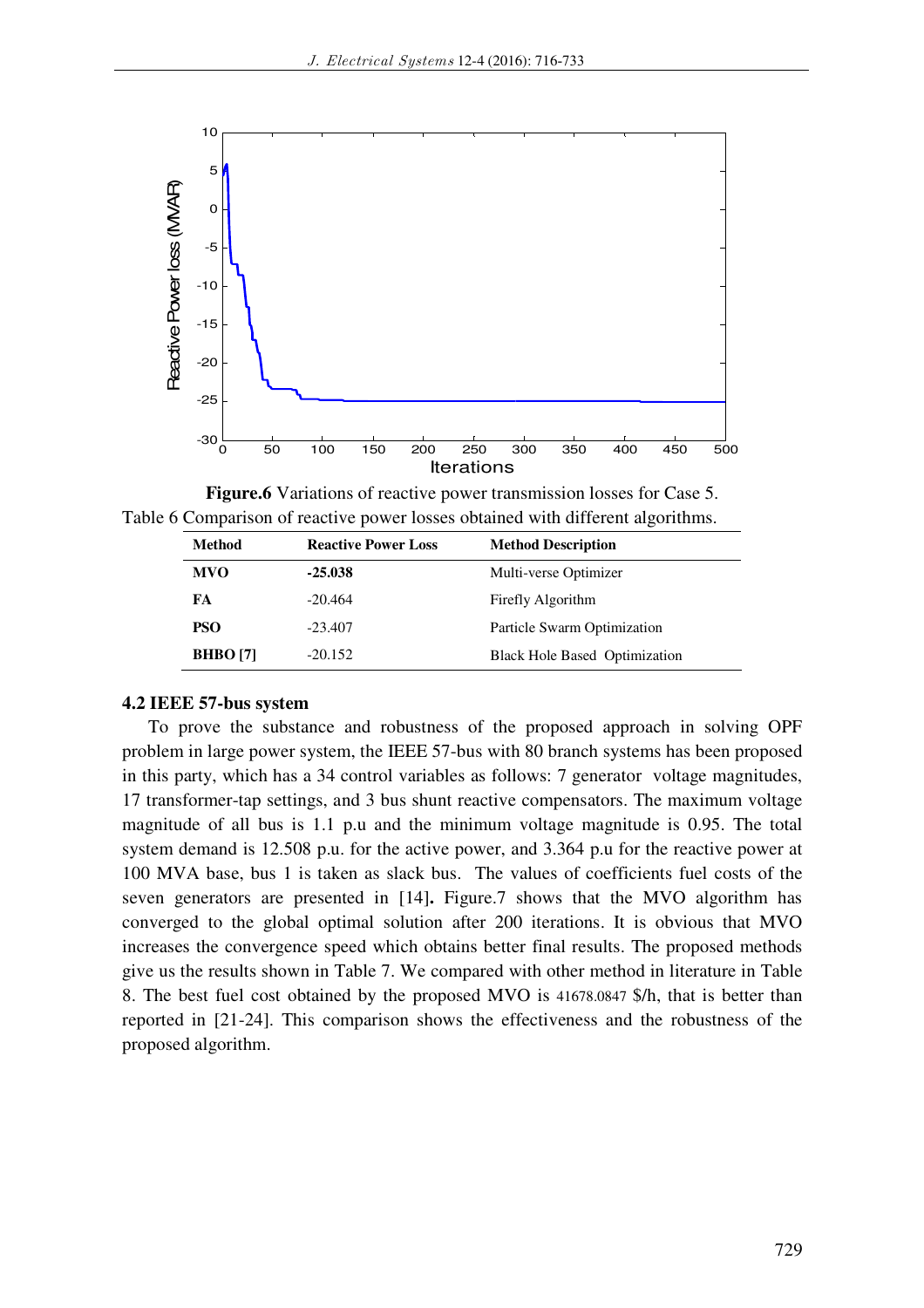| radic $\tau$ . Optimal settings of control variables for fill $\tau$ -bus system. |             |
|-----------------------------------------------------------------------------------|-------------|
| Control variable (p.u.)                                                           | <b>MVO</b>  |
| P1(p.u)                                                                           | 142,0727988 |
| P2(p.u)                                                                           | 85,29053212 |
| P3(p.u)                                                                           | 44,10864    |
| P6(p.u)                                                                           | 72,56587168 |
| P8(p.u)                                                                           | 461,5017056 |
| P9(p.u)                                                                           | 100         |
| P13(p.u)                                                                          | 360,4355589 |
| V1(p.u)                                                                           | 1,038860619 |
| V2(p.u)                                                                           | 1,043946394 |
| V3(p.u)                                                                           | 1,0330335   |
| V6(p.u)                                                                           | 1,051732939 |
| V8(p.u)                                                                           | 1,065709946 |
| V9(p.u)                                                                           | 1,040972354 |
| V13(p.u)                                                                          | 1,022939856 |
| $T4-18$                                                                           | 0,970174762 |
| $T4-18$                                                                           | 0,9         |
| T <sub>21</sub> -20                                                               | 0,903747067 |
| $T24 - 25$                                                                        | 1,1         |
| $T24 - 25$                                                                        | 1,003408012 |
| $T24 - 26$                                                                        | 1,08574421  |
| $T7-29$                                                                           | 0,951256711 |
| $T34 - 32$                                                                        | 1,046256308 |
| $T11-41$                                                                          | 0,971718857 |
| T15–45                                                                            | 1,086471491 |
| $T14 - 46$                                                                        | 0,994206114 |
| $T10 - 51$                                                                        | 1,075111678 |
| $T13-49$                                                                          | 1,1         |
| $T11-43$                                                                          | 0,983198039 |
| $T40 - 56$                                                                        | 1,1         |
| T39-57                                                                            | 1,1         |
| $T9-55$                                                                           | 1,1         |
| QC18 (MVAr)                                                                       | 10,16384811 |
| QC25 (MVAr)                                                                       | 12,00183602 |
| QC53 (MVAr)                                                                       | 11,11143839 |
| Fuel cost (\$/h)                                                                  | 41678.0847  |
| Ploss (MW)                                                                        | 15.1751     |

Table 7. Optimal settings of control variables for IEEE 57-bus system.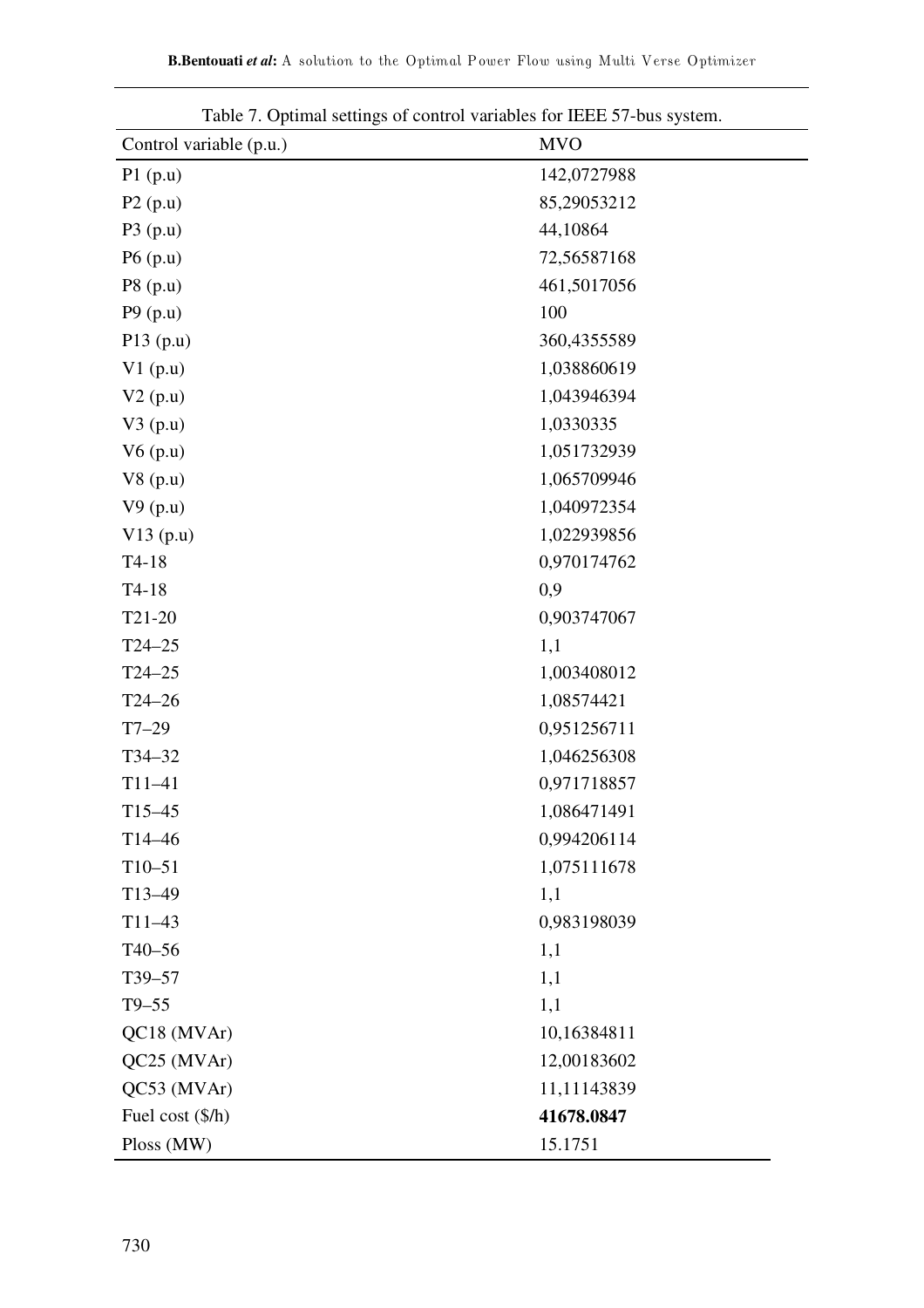

Figure.7. Fuel cost variation for IEEE 57-bus system..

| Algorithms    | Fuel cost $(\frac{5}{h})$ |
|---------------|---------------------------|
| <b>MVO</b>    | 41678.0847                |
| TLBO[21]      | 41695.6626                |
| $LDI-PSO[22]$ | 41815.5035                |
| GSA[23]       | 41695.8717                |
| ABC[22]       | 41693.9589                |
| EADDE[24]     | 41713.62                  |

Table 8.Comparison of results for a IEEE 57-bus system.

**Statistically**: According to the all results obtained through the minimization of treated objectives, I wish to note that the process has run 50 times with different initial solutions for case 1, Table 9 indicates that algorithm offers the minimum values of best, worst, median values of fuel cost, and the average of the average total computational times. we can show that time of proposed MVO method is low, as well as note the difference between the minimum and the worst is very close, this is also shown by the low values of the standard deviations calculated from it we can say that the proposed method is robust.

| Table 9. Statistical results for case 1.                                  |          |          |          |        |       |  |
|---------------------------------------------------------------------------|----------|----------|----------|--------|-------|--|
| Avr CPU time<br>STD<br>Median<br>Methods<br>Worst<br><b>Best</b><br>( S ) |          |          |          |        |       |  |
| <b>MVO</b>                                                                | 799.2420 | 799.3776 | 799.7820 | 0.1833 | 24.87 |  |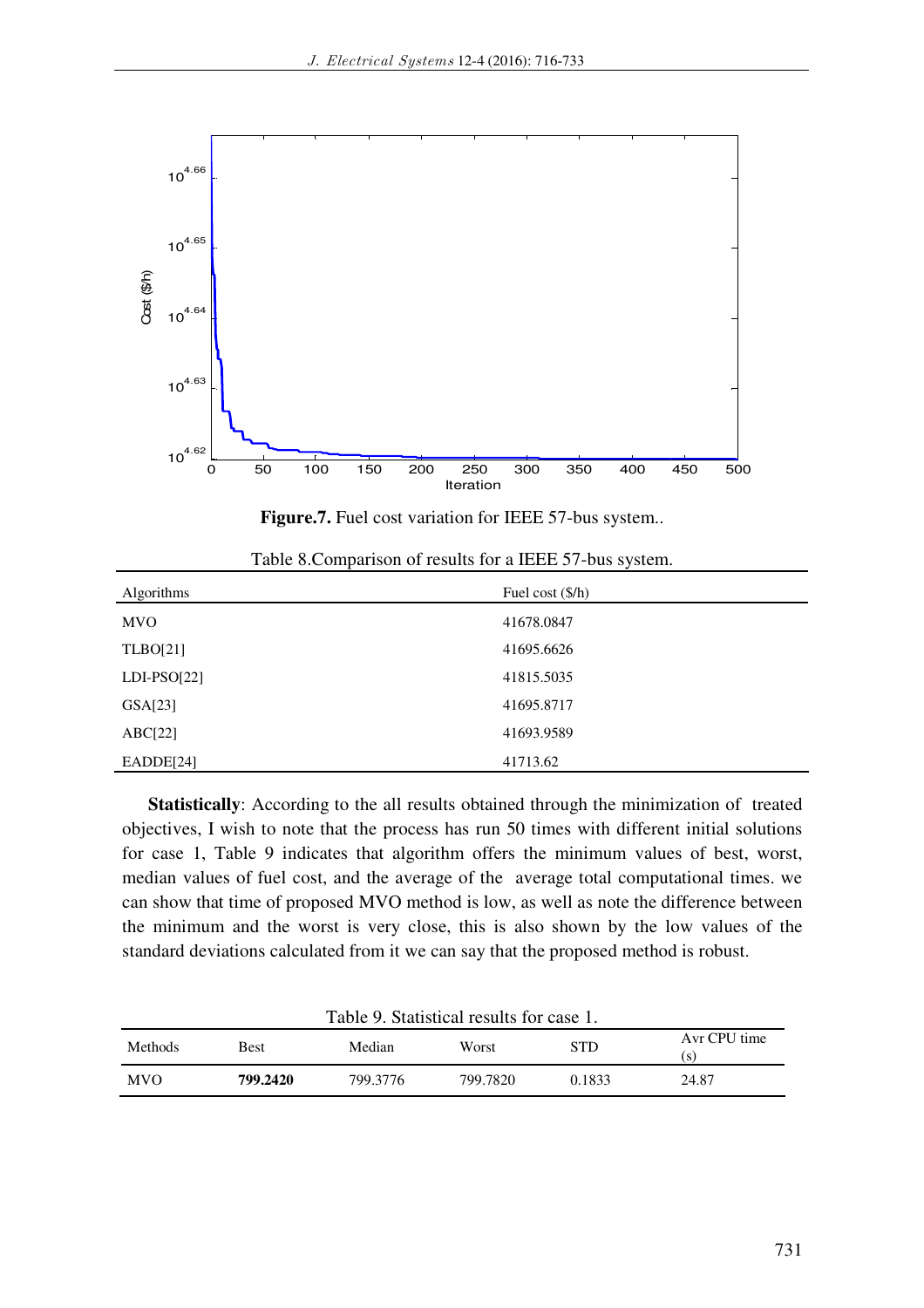#### **5. Conclusion**

In this study, Multi-verse Optimizer has been presented and applied to solving the OPF problem. The program can treat different objectives in order to: Minimization of generation fuel cost, voltage profile improvement, voltage stability enhancement , minimization of active power transmission losses, minimization of reactive power transmission losses. Through the applications that made on the IEEE 30-bus and IEEE 57-bus test systems, the solutions obtained from the MVO approach has good convergence characteristics and gives the better results compared to FA and PSO methods and other method reported in litterateur which confirm the effectiveness of proposed algorithm.

#### **6. References**

- [1] H.R.E.H. Bouchekara, M.A. Abido, A.E. Chaib, R. Mehasni, Optimal power flow using the league championship algorithm: a case study of the Algerian power system, Energy Convers. Manag. 87 58– 70,2014.
- [2] Duman S, Güvenç U, Sönmez Y, Yörükeren N. Optimal power flow using gravitational search algorithm. Energy Convers Manag;59:86–95,2012.
- [3] Niknam T, R Narimani M, Jabbari M, Malekpour AR. A modified shuffle frog leaping algorithm for multiobjective optimal power flow. Energy 2011;36(11):6420–32
- [4] J. Carpentier, Contribution à l'étude du Dispatching Economique, Bull. Soc. Fran-caise Electriciens 431– 447,1962.
- [5] H.R.E.H. Bouchekara, M.A. Abido, M. Boucherma, Optimal power flow using Teaching-Learning-Based Optimization technique, Electr. Power Syst. Res. 114;49–59,2014.
- [6] A.A. Abou El Ela, M.A. Abido, Optimal power flow using differential evolution algorithm, Electr. Power Syst. Res. 80 (7) 878–885,2010.
- [7] Bouchekara, H. R. E. H. Optimal power flow using black-hole-based optimization approach. Appl. Soft Comput. **24,** 879–888 2014.
- [8] S. Frank, I. Steponavice, S. Rebennack, Optimal power flow: a bibliographic survey I, formulations and deterministic methods, Energy Syst. 3 (3) 221–258,2012.
- [9] M.R. AlRashidi, M.E. El-Hawary, Applications of computational intelligence techniques for solving the revived optimal power flow problem, Electr. PowerSyst. Res. 79 (4)694–702,2009.
- [10] S. Frank, I. Steponavice, S. Rebennack, Optimal power flow: a bibliographic survey II, non-deterministic and hybrid methods, Energy Syst. 3 (3) 259–289,2012.
- [11] A.R. Yildiz, A comparative study of population-based optimization algorithms for turning operations, Inf. Sci. (Ny) 210 81–88,2012.
- [12] Ouafa Herbadji , Linda Slimani and Tarek Bouktir. Solving Bi-Objective Optimal Power Flow using Hybrid method of Biogeography-Based Optimization and Differential Evolution Algorithm: A case study of the Algerian Electrical Network J. Electrical Systems 12-1:197-215,2016.
- [13] Bachir Bentouati. Lakhdar Chaib and Saliha Chettih. Optimal Power Flow using the Moth Flam Optimizer: A case study of the Algerian power system, Indonesian Journal of Electrical Engineering and Computer Science.;1:3,2016.
- [14] K. Lee, Y. Park, J. Ortiz, A united approach to optimal real and reactive power dispatch, IEEE Trans. Power App. Syst. 104 (5) 1147–1153,1985.
- [15] Mirjalili, S., Mohammad, S. & Hatamlou, A. Multi-Verse Optimizer: a nature-inspired algorithm for global optimization. doi:10.1007/s00521-015-1870-7,2015.
- [16] A.G. Bakirtzis, P.N. Biskas, C.E. Zoumas, V. Petridis, Optimal power flow by enhanced genetic algorithm, IEEE Trans. Power Syst. 17 (2) 229–236,2002.
- [17] W. Ongsakul, T. Tantimaporn, Optimal power flow by improved evolutionary programming, Electr. Power Compon. Syst. 34 (1) 79–95,2006.
- [18] C.A. Belhadj, M.A. Abido, An optimized fast voltage stability indicator, in: Electric Power International Conference on Engineering, PowerTech Budapest, pp. 79–83, 1999.
- [19] S.A.H. Soliman, A.H. Mantawy, Modern Optimization Techniques with Applications in Electric Power Systems, Energy Systems, Springer, New York/Heidelberg/Dordrecht/London, 2012.
- [20] T. Bouktir, R. Labdani, L. Slimani, Optimal power flow of the Algerian electrical network using ant colony optimization method, Leoanardo J. Sci.43–57,2005.